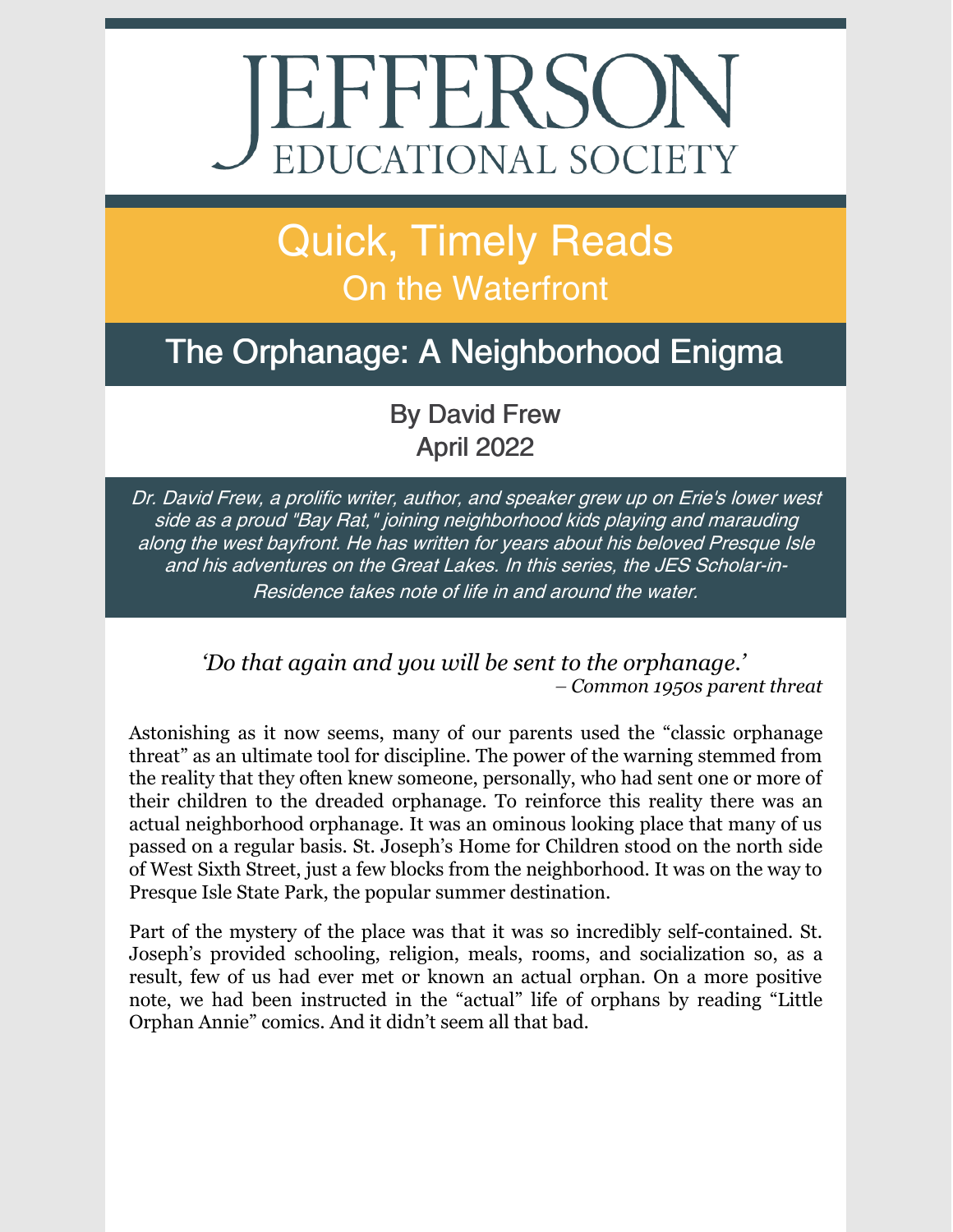

*Little Orphan Annie and her dog Sandy seemed to have quite a nice life, according to the comics.*

"Little Orphan Annie" was one of the most popular newspaper comic strips during the 1950s. Reading her stylized adventures probably shaped our "perceived" understanding of orphans. But possibly not in a realistic way. The comic strip ran for an astonishing 86 years, from its debut in 1924 until its cancellation in 2010. But the comic strip did not really end then. Dick Tracy rescued America's favorite orphan a few years later, converting her into an episodic character who continues to make appearances.

But "Little Orphan Annie" was much more than a two-dimensional comic strip. She ultimately became a franchise. To add to her legend there were movies, television programs, and a hit Broadway play, featuring Annie, her dog Sandy, a large supporting cast, dancing, memorable music, and more. Annie and her adventures became a part of Americana, convincing us that the orphan life might not be all that bad.



*The cast of a stage production with Annie, Sandy, and Daddy Warbucks*

The reality of orphans and orphanages was well beyond our Bay Rat understanding. Little did we know that orphanage residents were rarely orphans, in the sense that they were without parents. In an extensive 1960s study it was estimated that fewer than 20 percent of resident children were actually parentless. The actual socioeconomic driver that produced orphans was poverty. They were from parents who were unable to provide for their children and simply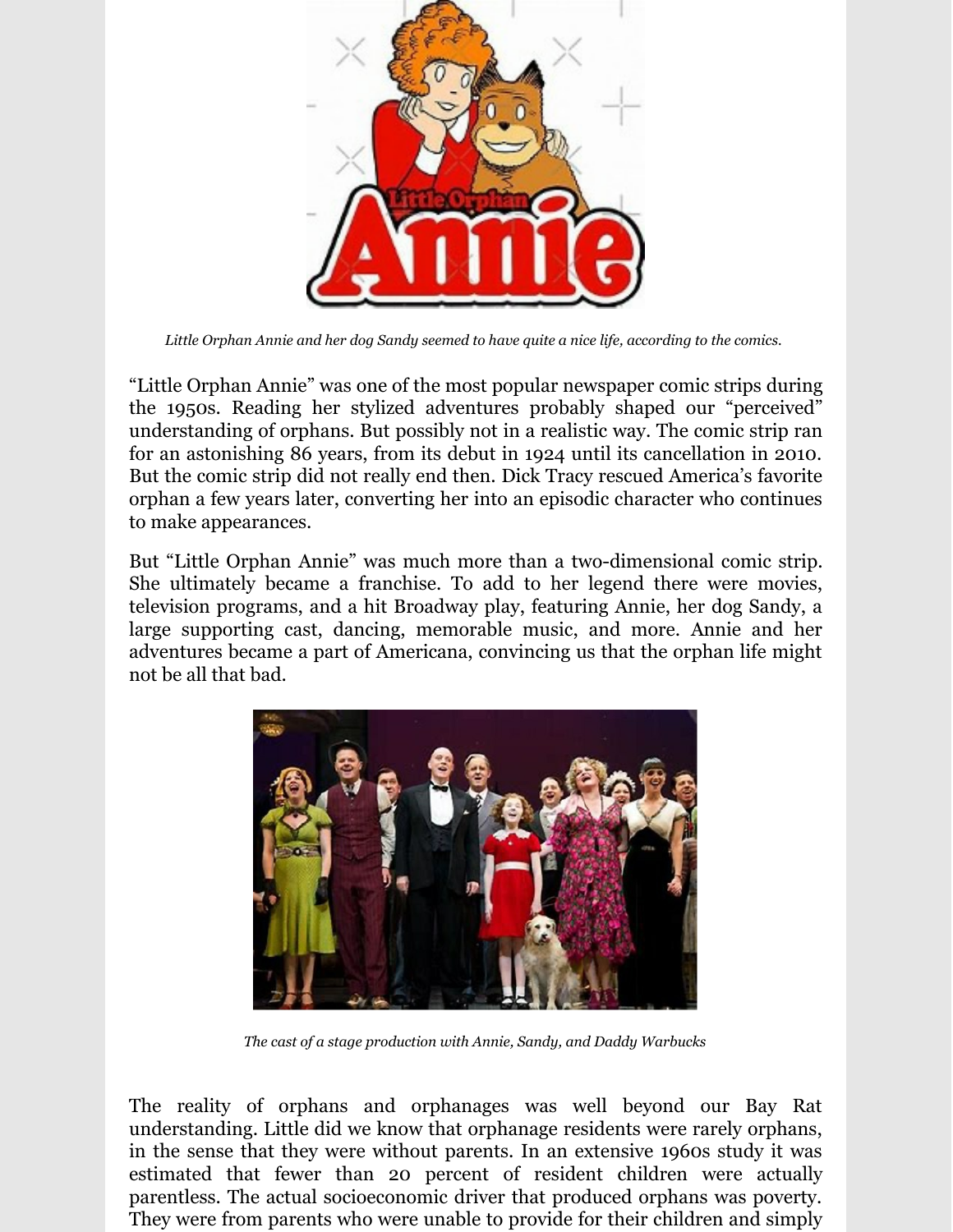gave them up.



Is this what life was like in an orphanage? Happy little kids in teeny chairs with a kindly nun *looking over them?*

Erie's first introduction to orphans and orphanages was a red brick building on East Third Street, in the center of the St. Patrick Irish community. Irish people and extra children, hmm? St. Joseph's Orphan Asylum (note the grim name) opened in the 1860s and operated from the same building unit until 1924. The Orphan Asylum was a joint venture between the Sisters of St. Joseph of Norwest Pennsylvania and the Erie Catholic Diocese. Under pressure to open a local seminary to train new priests and out of space for orphans, the diocese built a new, expanded, and comprehensive facility re-branded as "a home for children." Construction began in 1922 and the facility opened two years later on West Sixth Street.



*The St. Joseph's Orphan Asylum building transitioned to St. Mark's Seminary in the 1920s.*

If there was a single word that best described the "Orphanage" on West Sixth Street it was "ominous." The combination of building size, architecture, and reputation, combined with ongoing parental threats, encouraged us to think of the place in a negative way. A search of similar orphanage buildings in other cities, reveals incredible architectural similarities, which suggests that the Erie Catholic Diocese borrowed from contemporary "best practices" in designing its new building in 1920. While local architects were hired to do the specific building design, Erie's orphanage was remarkably similar to orphanages in several other Catholic dioceses.

The size and design of the building allowed St. Joseph's to be a fully integrated facility. The building and grounds contained separate dorm and bathroom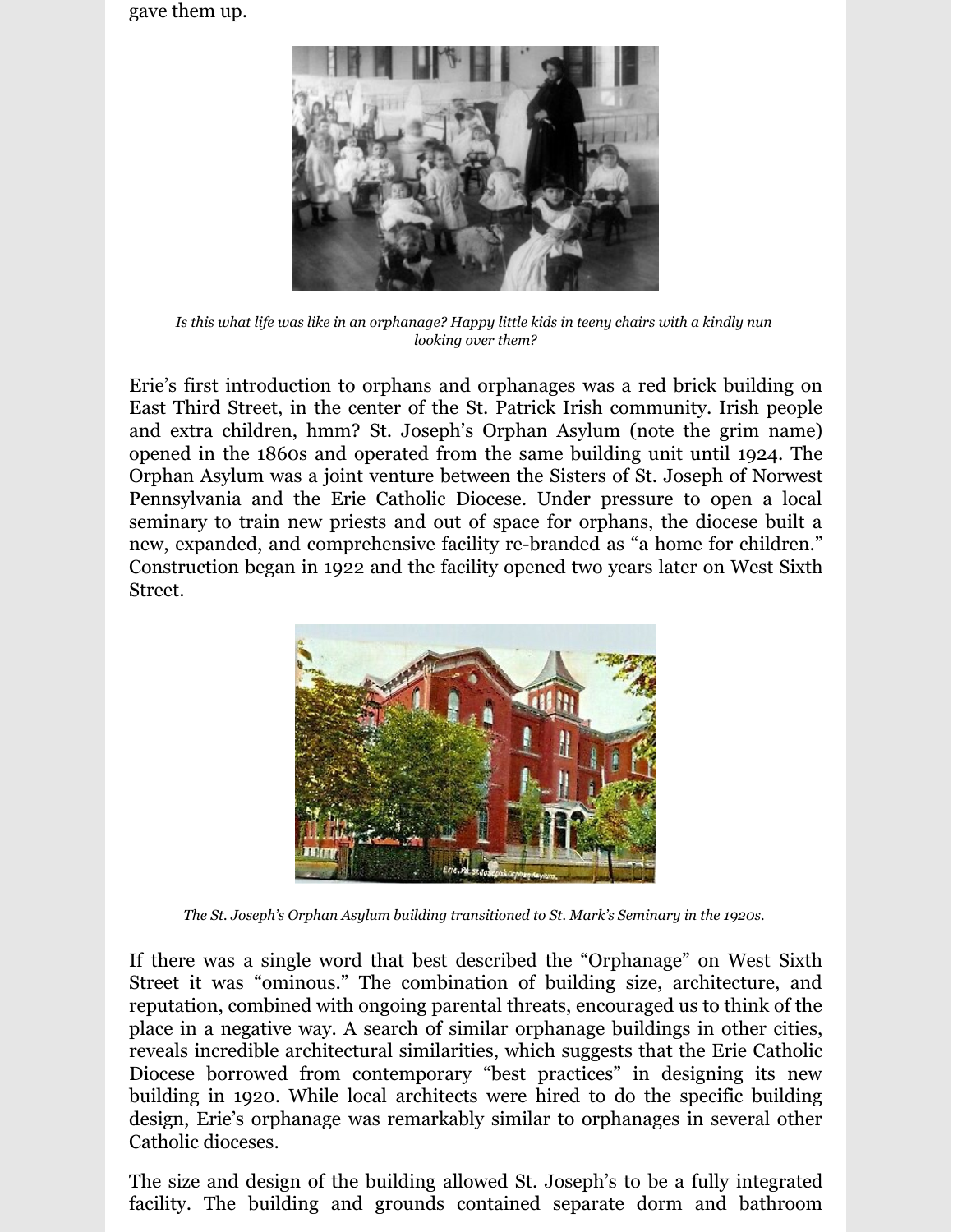faculties for boys and girls as well as apartments for the staff. The building contained a full-sized gymnasium, cafeteria, kitchen, church, and classrooms for classes as well as ongoing religious instruction. The grounds included a football field, quarter-mile track, playgrounds for children, and peripheral space for gardens. As a result, residents of St. Joseph's were almost entirely self-contained and none of us actually knew an orphan. The orphans did not attend our church or school and since much of the work at the orphanage was carried out by the residents, including kitchen, laundry, and other duties, we did not encounter orphans at our part-time jobs.

A few friends knew of distant relatives or family acquaintances whose children had been sent to St. Joseph's but once they had moved in, they were rarely, if ever, seen again. This added to the mystery. We had all heard frightening rumors of the strict discipline that characterized orphanages. Little Orphan Annie's back story, for example, included such terrible cruelty and nasty institutionalization that she had escaped and chosen to live on the streets. None of us had heard stories of such cruelty or abuse at St. Joseph's but we did not want to tempt fate by being sent there.

When I played Little League Baseball, one of my teammates was an orphan. A white station wagon, bearing the name "St. Joseph's Home," dropped him off for games and practices. He was a nice kid and talented but, sadly, he was not treated well on the team because he did not have a parent who came to perform the "required" auxiliary work before and during games. Lining the field, manning the snack bar, etc. Even though he was as good as any of us, he did not play very often. It was a time preceding the participation rules of Boys Baseball; the minimum innings that each boy had to play. By midseason, he became discouraged and disappeared.

St. Joseph's fielded its own basketball and football teams during the 1950s. My grade school team visited there and played against them, but the competition was not really fair. Their team was small and lacking in talent. I think that we went there primarily for the easy win. A few years later, I learned that their football team was even less talented. I still find this embarrassing, but as a freshman our Cathedral Prep JV team played St. Joseph's on their home field behind the orphanage. Coaches had warned us that the game was going to be difficult because they would be using older kids on their team. St. Joseph's did not have what would have been the equivalent of a high school varsity (11th- and 12th-graders) team. So, they allowed 17- and 18-year-olds to play at the JV level. To be fair, we were doing the same – playing lots of ninth-graders who had been held back. Their team was small, both in stature and number. They had barely enough players to field a team and suited up in gray sweats with old helmets, no numbers, and inferior pads. Prep, on the other hand, arrived by bus with more than 40 kids in brand new equipment. It was a slaughter. We were ahead by 20 or 30 points before the end of the first half. Just before the second half, the St. Joseph's coach told our coach that he did not have enough players to field a team. We had to loan him a few. That may have been the last year that St. Joseph's attempted to field a football team.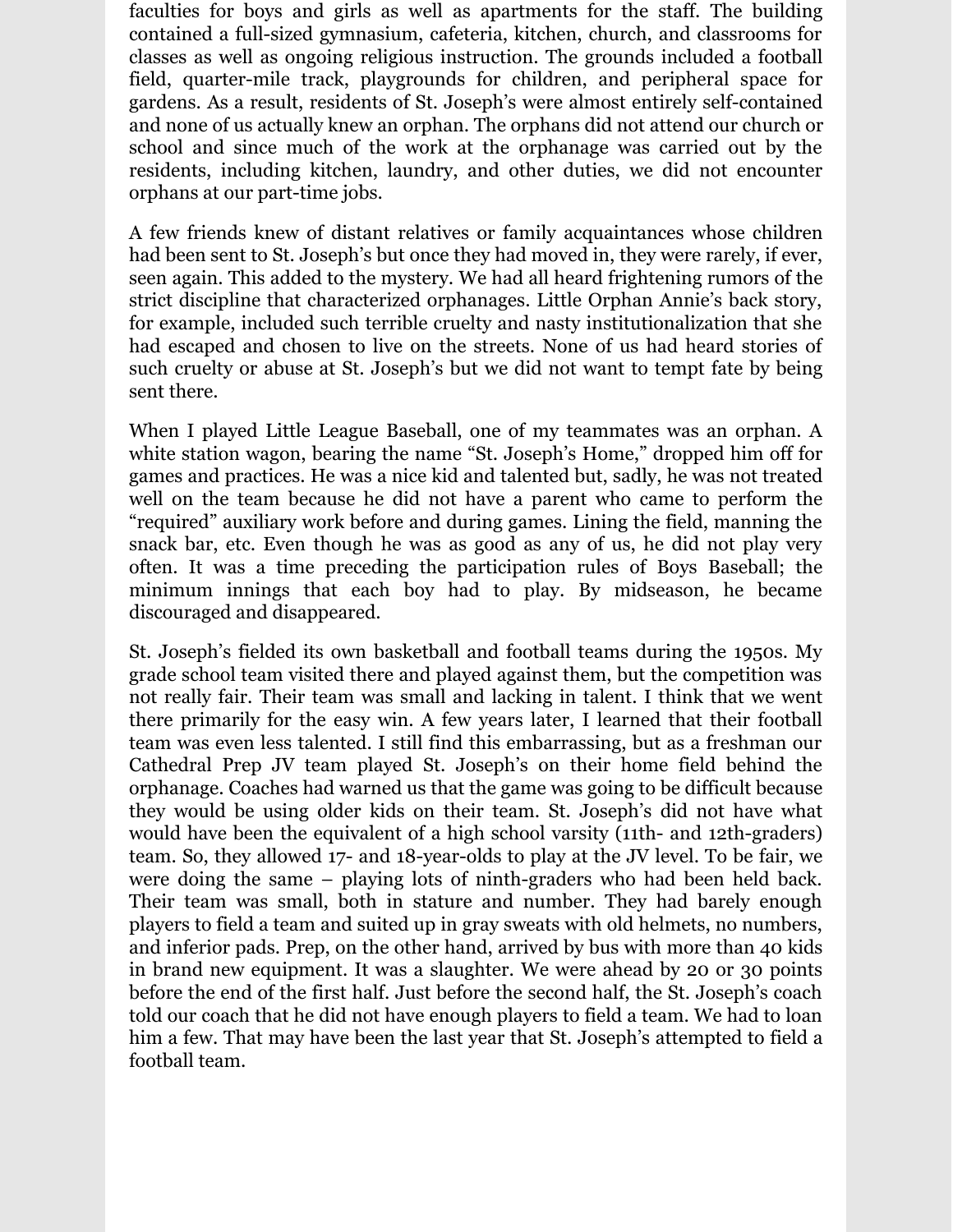

*St. Joseph's new "Home for Children" was one of the first buildings west of Lincoln Avenue.*

By 1971, there were no more orphans. St. Joseph's was empty, the building was closed and the thousands of children who had made the ominous red brick building a home had become distant memories. Franklin Delano Roosevelt began the inevitable demise of orphanages with his "New Deal" reform programs of the 1930s, which provided money for parents with large families and other programs of social welfare. Slowly but surely, orphanages like St. Joseph's began to falter as they lost residents. Eventually new waves of social programs began to support foster care and group homes and, by the mid-1960s, the only orphanages that remained in the United Sates were the enormous and well-known national institutions that had managed to develop independent funding streams. Boy's Town in Nebraska, the Milton Hershey School in Hershey, Pennsylvania, and Moosheart near Chicago survived but changed their institutional approaches, becoming more residential schools than "asylums."

In 1978, after standing vacant for almost eight years, St. Joseph's was rebuilt and re-opened as a senior apartment center, featuring some rent-controlled housing and a few units with assisted living. The old football field and garden complex became a practice field for Cathedral Prep and the former playground area was made into a resident parking lot. The new apartment welcomed its first residents a few months after Annie, the musical, opened on Broadway.



*These days St. Joseph's of ers 223 senior apartments.*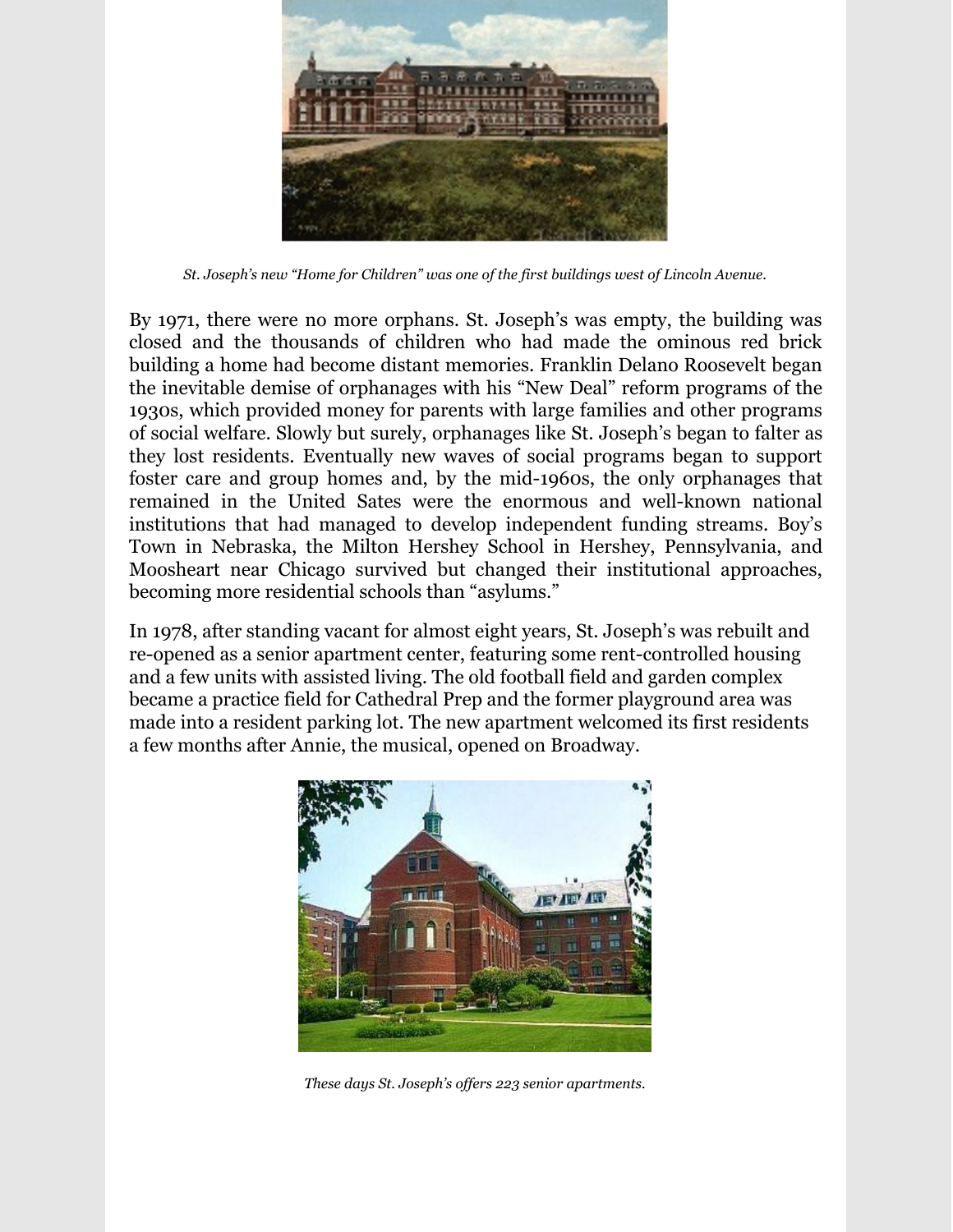

*The original 1922 cornerstone reminds residents and neighbors of the original role of the building.*

**Subscribe to JES [Publications](https://lp.constantcontactpages.com/su/OYSOPRt/PublicationsSubscription?source_id=765ccfc6-4ec7-4670-b24e-9ef83b1a7b1b&source_type=em&c=) Emails! [Subscribe](https://lp.constantcontactpages.com/su/TXbaxH2/BookNotesSubscription?source_id=765ccfc6-4ec7-4670-b24e-9ef83b1a7b1b&source_type=em&c=) to Book Notes Emails!**

#### Accidental Paradise Available at TRECF!

Accidental Paradise by Dr. David Frew and Jerry Skrypzak



The beautiful book on Presque Isle published by authors David Frew and Jerry Skrypzak – "Accidental Paradise: 13,000-Year History of Presque Isle" – is on sale at the Tom Ridge Environmental Center's gift shop and through a special website, [AccidentalParadise.com](http://r20.rs6.net/tn.jsp?f=001EIJ4bWInbAgZbfubFkRC6CJbiNPBnDNmlUevQbPeCp1CHyPy1PudVT_GBGMKCgQkI5_hxwzW8RAuM_JPgy-OW4cwbEtSpi2bXvIzjjPOzDvf5Za4YQ6DXvK7wLRR56asG7Ya4wMn-TbrCz2fsITPjg==&c=WAaU3N0-L4YGB3ynOn-kUkgM_yiuLjPWr84Za7eXf1C6hqLg9eYUwQ==&ch=CjD0a-KMcO9BAvzxTmthj-rGDyoqC43eKwiy7Xv9UvzdH29THLJyEw==).

The book, priced at \$35 plus tax and shipping, can be ordered now through the website sponsored by the TREC Foundation, **[AccidentalParadise.com](http://r20.rs6.net/tn.jsp?f=001EIJ4bWInbAgZbfubFkRC6CJbiNPBnDNmlUevQbPeCp1CHyPy1PudVSoSqIsYDhcA2SVqGDFbvwXgwDL8Czp1wjUocXtAllu6z186Q0Y8g_KhSkRdZX9w7zBMb3-ovne_jE0DF8YyX2sBzca0-7AbuWORKrz902cn9WpYIdN3_Ho=&c=WAaU3N0-L4YGB3ynOn-kUkgM_yiuLjPWr84Za7eXf1C6hqLg9eYUwQ==&ch=CjD0a-KMcO9BAvzxTmthj-rGDyoqC43eKwiy7Xv9UvzdH29THLJyEw==).** 

Presque Isle Gallery and Gifts on the main floor of TREC, located at301